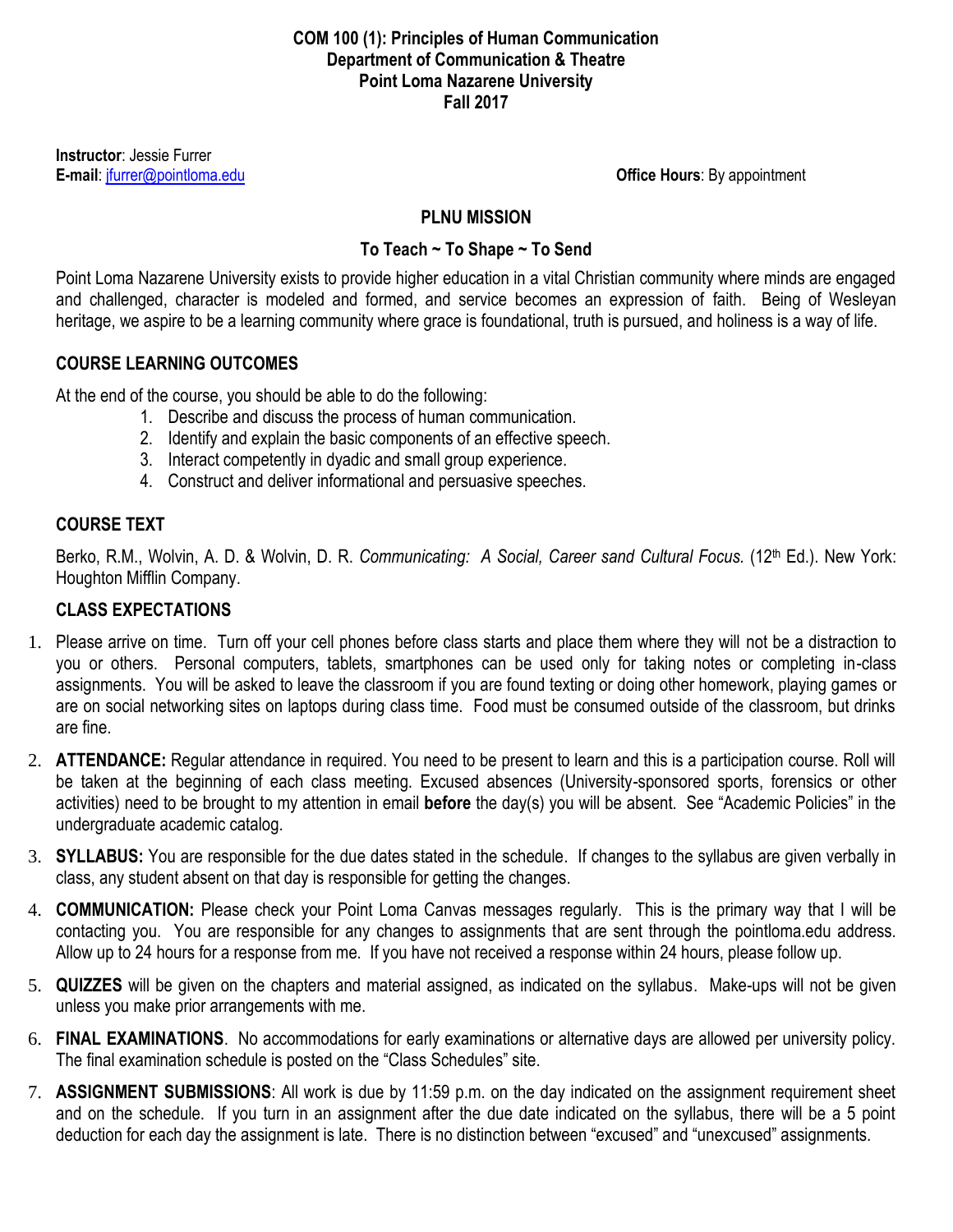- 8. **SPEECHES:** You must be ready to deliver your speeches on your assigned day. If there are extenuating circumstances (medical or family emergencies, PLNU team games/activities), **you may prearrange to exchange speech days with another student if prior notice is given to the instructor ( you may not exchange your speech on your assigned speech day)** . I am not responsible for finding another student to switch with you.
- 9. **ACADEMIC HONESTY POLICY:** At PLNU, we want you to exhibit integrity in your work. If you reference another person, give them credit. If credit isn't given, it demonstrates academic irresponsibility and reflects disrespect for your community and yourself. As stated in the university catalogue: "Academic dishonesty is the act of presenting information, ideas, and/or concepts as one's own when in reality they are the results of another person's creativity and effort. Such acts include plagiarism, copying of class assignments, and copying or other fraudulent behavior on examinations. A faculty member who believes a situation involving academic dishonesty has been detected may assign a failing grade for a) that particular assignment or examination, and/or b) the course."
- 10. **ACADEMIC ACCOMMODATIONS**: Students requiring special accommodations on the basis of physical, learning or psychological disability for this class are required to file documentation with the Disability Resource Center (in the Bond Academic Center). The DRC will write me with recommendations as to how to meet the individual needs of the student. Please contact Pat Curley within the first two weeks of the term so as to give accommodations as early as possible.
- 11. **FERPA POLICY:** In compliance with federal law, neither PLNU student ID nor social security number should be used in publicly posted grades or returned sets of assignments without written permission from the student. This class will meet the federal requirements by distributing all grades and papers individually. Also in compliance with FERPA, you will be the only person given information about your progress in this class unless you have designated others to receive it in the "Information Release" section of the student portal. See 'Policy Statements' in the undergrad student catalog.

| Assignment                          | <b>Description</b>                                                                            |                      |  |
|-------------------------------------|-----------------------------------------------------------------------------------------------|----------------------|--|
|                                     | (please see Canvas for detailed descriptions of each assignment)                              | <b>Points</b><br>100 |  |
| <b>Major Speeches</b>               | Informative Speech                                                                            |                      |  |
|                                     | Group Speech                                                                                  | 100                  |  |
|                                     | Persuasive Speech                                                                             | 100                  |  |
| <b>Mini Speeches</b><br>Hero Speech |                                                                                               | 10                   |  |
|                                     | Scripture Speech                                                                              | 20                   |  |
|                                     | To Be Determined                                                                              | 20                   |  |
| <b>Assignments</b>                  | Chapter Outlines and class presentation as assigned (10 pts each)                             | 100                  |  |
|                                     | Chapter 6: Interpersonal Communication & Electronically Mediated Communication                |                      |  |
|                                     | Chapter 7: Interpersonal Communication & Conflict Management                                  |                      |  |
|                                     | Chapter 14: Public Speaking: The Informative Speech                                           |                      |  |
|                                     | Chapter 11: Public Speaking: Planning the Message                                             |                      |  |
|                                     | Chapter 12: Public Speaking: Developing the Message                                           |                      |  |
|                                     | Chapter 13: Public Speaking: Structuring the Message                                          |                      |  |
|                                     | Chapter 15: Public Speaking: The Persuasive Speech                                            |                      |  |
|                                     | Chapter 9: The Concepts of Groups                                                             |                      |  |
|                                     | <b>Chapter 10: Participating in Groups</b>                                                    |                      |  |
|                                     | Chapter 8: The Interview                                                                      |                      |  |
|                                     | Resume & Mock Interview                                                                       | 50                   |  |
| <b>Peer Feedback</b>                | Each student will give feedback to three peers for the Informative and Persuasive Speeches (5 | 50                   |  |
|                                     | critiques @ 10 pts each)                                                                      |                      |  |
| <b>Reading Quizzes</b>              | There will be 3 quizzes for chapter reading (2 quizzes @ 15 pts each & 1 quiz @ 20 points)    | 50                   |  |
| <b>Final Evaluation</b>             | Exam - cumulative                                                                             | 200                  |  |
| Attendance &                        |                                                                                               | 100                  |  |
| Participation                       |                                                                                               |                      |  |
| <b>TOTAL POINTS</b>                 |                                                                                               | 900                  |  |

**GRADING**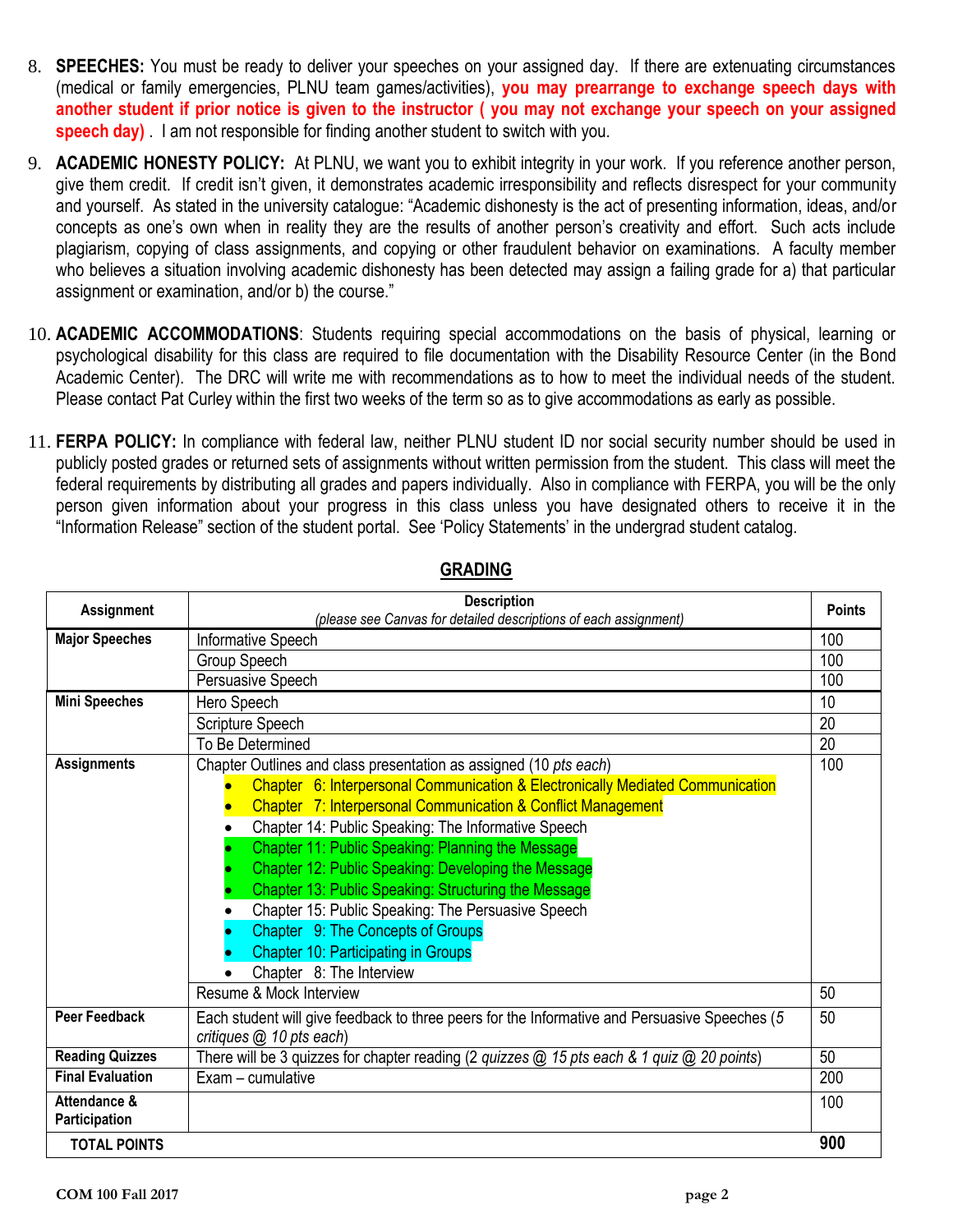| Points      | Percentage | Grade |
|-------------|------------|-------|
| $825 - 900$ | $93 - 100$ | A     |
| $795 - 824$ | $90 - 92$  | А-    |
| 785 – 794   | $88 - 89$  | B+    |
| $725 - 784$ | $83 - 87$  | B.    |
| 695 – 724   | $80 - 82$  | B-    |
| 675 – 694   | $78 - 79$  | C+    |
| $625 - 674$ | $73 - 77$  | C     |
| $595 - 624$ | $70 - 72$  | $C -$ |
| $575 - 594$ | 68 – 69    | D+    |
| $525 - 574$ | 63 – 67    | D     |
| $495 - 524$ | $60 - 62$  | D-    |
| $0 - 494$   | $0 - 59$   | F     |

# **GRADING SCALE**

### **PARTICIPATION RUBRIC**

| <b>Points</b> | Grade | <b>Description</b>                                                                                                      |
|---------------|-------|-------------------------------------------------------------------------------------------------------------------------|
| $100 - 90$    | A     | Frequent participation in class discussions; listens and responds with thoughtful ideas; is proactive in offering ideas |
|               |       | & viewpoints in group work; does not engage in distracting behavior (social media, texting, looking at other            |
|               |       | sites/homework while "taking notes")                                                                                    |
| $80 - 89$     | B     | Participates in most class discussions; responds to others' input with little prompting; may engage in distracting      |
|               |       | behavior                                                                                                                |
| 70 - 79       | C     | Occasional participant in class discussions; has to be prompted to provide response and input; engages often in         |
|               |       | distracting behavior                                                                                                    |
| $60 - 69$     | D     | Infrequent participant in discussions; needs to be prompted often to respond; engages frequently in distracting         |
|               |       | behavior                                                                                                                |
| 59 & below    |       | Little or no participation; is not proactive in class and small group & below discussions, even with prompting;         |
|               |       | engages frequently in distracting behavior                                                                              |

# **GRADING POLICY**

The core of my grading philosophy is that one's grade is earned. In other words, you must work for the grade that you want. All assignments outlined in the following pages have requirements that outline the bare minimum work—any student who fulfills the minimum requirements, earns, at best, a "C". In order to achieve "A" or "B" level work, a student must demonstrate work that is above and beyond the requirements of any given assignment, which include, but are not limited to: critical thinking, thorough analysis, and creativity.

**READING QUIZZES:** These assignments are objectively graded. Two (2) quizzes have 15 questions with each question worth one (1) point each. One (1) quiz has 20 questions with each question worth one (1) point each. The quizzes will cover the material of the text, whether or not the material was covered in class.

**WRITTEN ASSIGNMENTS:** The written outline assignments are to help you analyze certain communication concepts, to think critically about the most significant concepts and have prepared study guides for the final. These assignments will also help you prepare for the oral portion of the final exam. Requirements for each assignment will be distributed well ahead of the due date. These assignments will be graded on the presence of critical thinking, insightful analysis concepts and understanding of the material.

**SPEECHES/PRESENTATIONS** make up the bulk of the semester grade. Each speech assignment has an accompanying list of requirements (see Canvas for detailed instructions) and will be graded on two different components: the content outline and the delivery.

For the **speech outline** for major speeches (informative, persuasive and group speech), I will be looking for fulfillment of the stated requirements, including, but not limited to: complete and logical articulation of the main ideas of the speech, well-researched support of the main ideas, critical thinking and analysis of your research, coherent organization and correct formatting as outlined below.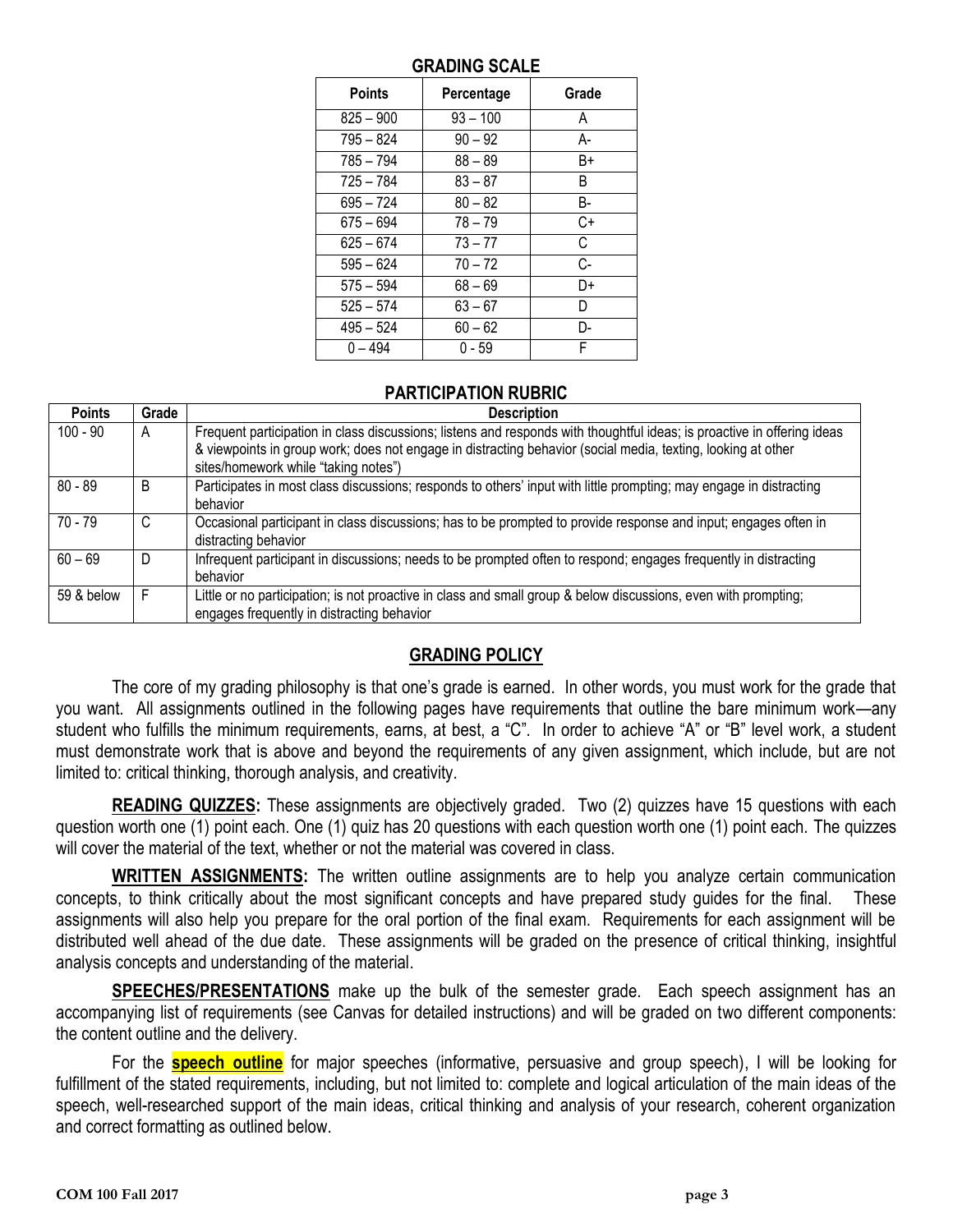For the **delivery of the speech**, I look for application of the speech delivery concepts presented in class and in the textbook, evidence of rehearsal of the speech and, for each speech after the first major speech, improvement in delivery style. I take many notes during your presentations, most of which are suggestions for improvement.

**PARTICIPATION** is one of the key components in a course such as COM 100. Participation includes, but is not limited to, volunteering points of view in class discussions, engaging in active listening of fellow students, refraining from texting, looking at the Internet on laptops, napping, or other activities unrelated to the class. If you are found consistently not participating, points will be deducted from the total participation grade, at my discretion, for each infraction after the first warning.

# **ASSIGNMENT STYLE & FORMATTING**

All speech outlines, the final written assignment and assignments are to be typed, double-spaced, using Times New Roman, 12 pt. font, with 1" margins. Speech outlines are required to use APA formatting for source citations and bibliographies.

Please refer to [www.apa.org,](http://www.apa.org/)<http://owl.english.purdue.edu/owl/section/2/10/> or your friendly local librarian for help with paper formatting.



| Last Name pg. # |  |
|-----------------|--|
|                 |  |
|                 |  |
|                 |  |
|                 |  |

#### **CLASS SCHEDULE** *(subject to change at the instructor's discretion)*

| Date      | Topic(s)                                                 | <b>Assignment(s)/Readings Due</b>                                                                                     | <b>Homework</b>                                                        |
|-----------|----------------------------------------------------------|-----------------------------------------------------------------------------------------------------------------------|------------------------------------------------------------------------|
| August 29 | Welcome & Class overview<br>Speeches of Introduction     |                                                                                                                       |                                                                        |
| 30        | Listening<br>Parts of a Speech                           | - Critical Thinking<br>- Analyze Communication Concepts<br>- Ch. 4 - "Listening"<br>- Ch. 5 - "The Self & Perception" | <b>Prepare Hero Speech</b>                                             |
| September | Hero Speeches                                            | - Ch. 6 - " Interpersonal and Electronically Mediated<br>Communication"                                               | Read & outline Chapter 6                                               |
| 6         | Hero Speeches                                            | - Ch. 7 - "Interpersonal Skills and Conflict<br>Management"                                                           | Read & outline Chapter 7                                               |
| 8         | Interpersonal Communication<br><b>Scripture Speeches</b> | - Analysis #1 - Interpersonal & Intercultural<br><b>Communication</b> (submit on Canvas)                              | $\Box$ Study for Quiz #1                                               |
| 11        | <b>Scripture Speeches</b><br>Quiz #1 Chapters 6 & 7      | - Ch. 14 - "Public Speaking: The Informative<br>Speech"                                                               | - Informative Speech: Brainstorm topics<br>- Read & outline Chapter 14 |
| 13        | -Informative Speaking                                    | - Ch. 14 - "Public Speaking: The Informative Speech"                                                                  | -Informative Speech: Decide on a topic                                 |
|           | -Topic Selection & Research                              | -Ch. 11 - "Public Speaking: Planning the Message"                                                                     | -Read & outline Chapter 11                                             |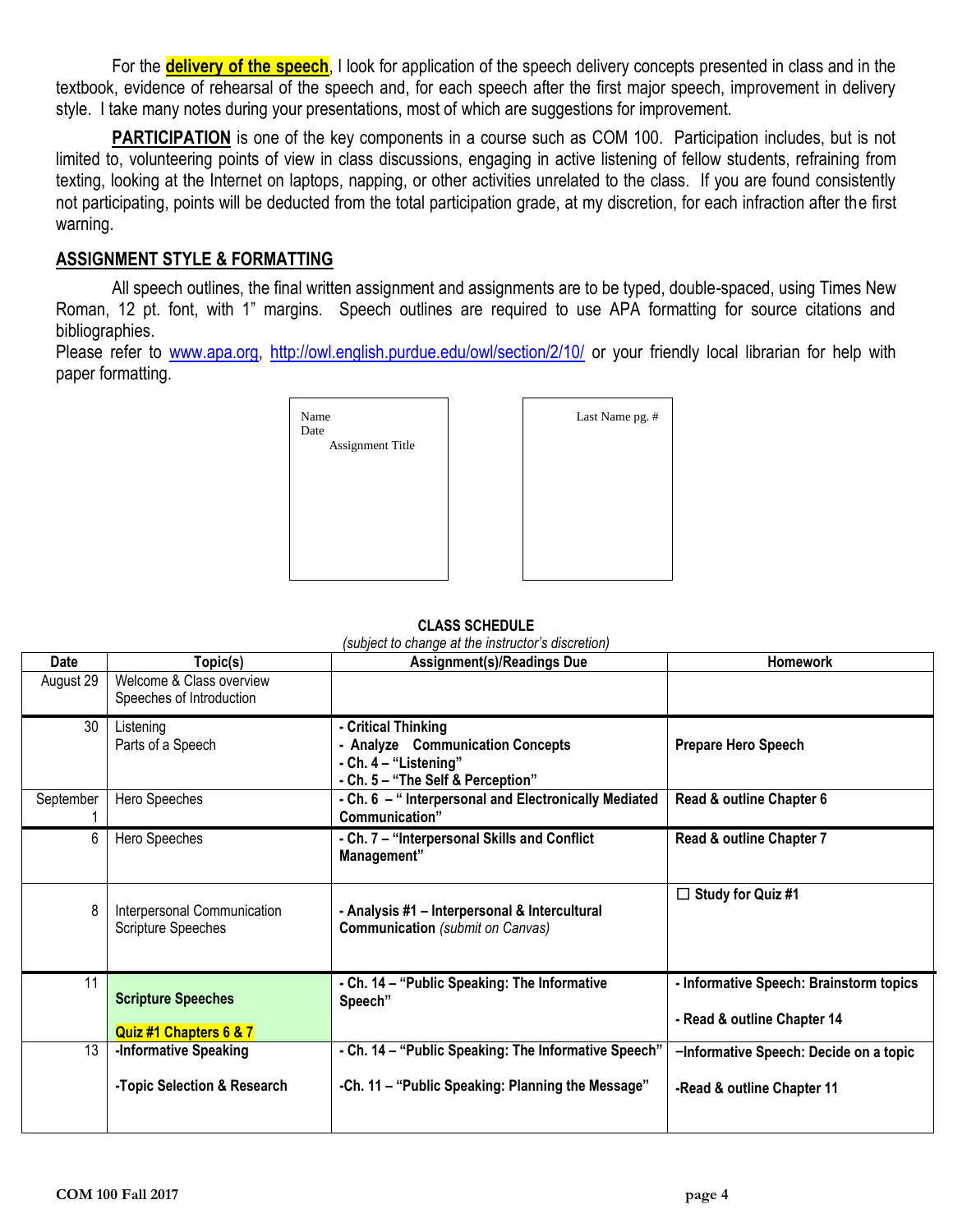| 15              | -Topic Selection & Research                   | - Ch. 11 - "Public Speaking: Planning the Message"                                                                                                                             | -Begin researching your topic                                                                                |
|-----------------|-----------------------------------------------|--------------------------------------------------------------------------------------------------------------------------------------------------------------------------------|--------------------------------------------------------------------------------------------------------------|
| 18              | <b>Speech Development</b>                     | - Ch. 12 - "Public Speaking: Developing the<br>Message"                                                                                                                        | - Informative Speech: Research your<br>topic;<br>decide on $3 - 4$ main points<br>-Read & outline Chapter 12 |
| 20              | <b>Speech Organization</b>                    | - Ch. 12 - "Public Speaking: Developing the<br>Message"<br>- Ch. 13 - "Public Speaking: Structuring the Message"                                                               | -Read & outline Chapter 13<br>-Begin drafting speech content outline                                         |
| $\overline{22}$ | <b>Speech Organization (continue)</b>         | - Ch. 13 - "Public Speaking: Structuring the Message"                                                                                                                          | Study for Quiz #2                                                                                            |
| 25              | Quiz #2 - Chapters 11; 12;13;14               | - Ch. 16 - "Public Speaking: Presenting the<br>Message"                                                                                                                        | Informative Speech: Begin making<br>delivery notes from your content outline                                 |
| 27              | -Speech Delivery<br>-Non-Verbal Communication | - Ch. 3 - "Nonverbal Communication"<br><b>DRAFT Informative Speech Outlines for 10/2</b><br>speakers (submit on Canvas)                                                        | -Informative Speech ~ polish speech<br>outline<br>- PRATICE YOUR SPEECH!!                                    |
| 29              | <b>Non-Verbal Communication</b>               | - Ch. 3 - "Nonverbal Communication"<br>- DRAFT Informative Speech Outlines for 10/4<br>speakers (submit on Canvas)                                                             | -Informative Speech ~ polish speech<br>outline<br>- PRATICE YOUR SPEECH!!                                    |
| October 2       | <b>Informative Speeches</b>                   | <b>FINAL Informative Speech Outlines 10/2 speakers</b><br>(paper copy, submit in class)<br>- <b>DRAFT Informative Speech Outlines for 10/6</b>                                 | -Informative Speech ~ polish speech<br>outline<br>- PRATICE YOUR SPEECH!!                                    |
| 4               | <b>Informative Speeches</b>                   | (submit on Canvas)<br>- FINAL Informative Speech Outlines 10/4 speakers<br>(paper copy, submit in class)<br>- DRAFT Informative Speech Outlines for 10/9<br>(submit on Canvas) | -Informative Speech $\sim$ polish speech<br>outline<br>- PRATICE YOUR SPEECH!!                               |
| 6               | <b>Informative Speeches</b>                   | - FINAL Informative Speech Outlines 10/6 speakers -<br>final draft (paper copy)<br><b>DRAFT Informative Speech Outlines for 10/11</b><br>(submit on Canvas)                    | -Informative Speech $\sim$ polish speech<br>outline<br>- PRATICE YOUR SPEECH!!                               |
| 9               | <b>Informative Speeches</b>                   | - FINAL Informative Speech Outlines 10/9 speakers -<br>final draft (paper copy)                                                                                                | -Informative Speech $\sim$ polish speech<br>outline<br>- PRATICE YOUR SPEECH!!                               |
| 11              | <b>Informative Speeches</b>                   | <b>FINAL Informative Speech Outlines 10/11 speakers</b><br>- final draft (paper copy)                                                                                          |                                                                                                              |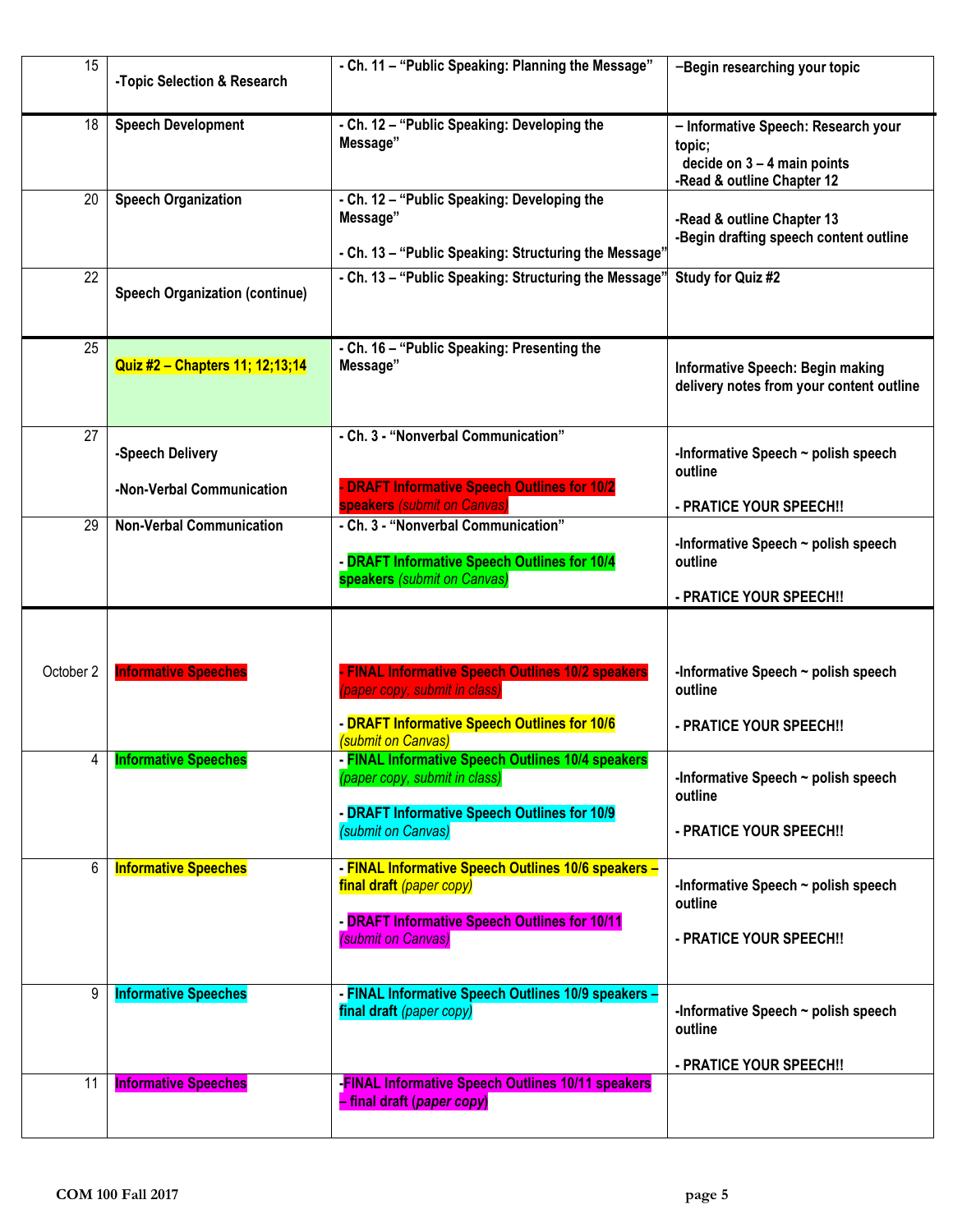| 13              | <b>Persuasion I</b>                                        | - Ch. 15 - "Public Speaking: The Persuasive<br>Speech"                                           | -Persuasive Speech: Brainstorm topics!                                      |
|-----------------|------------------------------------------------------------|--------------------------------------------------------------------------------------------------|-----------------------------------------------------------------------------|
| 16              | <b>Persuasion II</b>                                       | - Ch. 15 - "Public Speaking: The Persuasive<br>Speech"                                           | -Persuasive Speech: Choose topic<br>-Read & outline Chapters 9 & 10         |
| 18              | <b>Group Communication I</b>                               | - Ch. 9 - "The Concepts of Groups"                                                               | - Group Speech: Assign tasks                                                |
|                 |                                                            |                                                                                                  | -Study for Quiz #3                                                          |
| 20              | <b>Fall Break - No Class</b>                               |                                                                                                  |                                                                             |
| 23              | -Quiz # 3 Chapters 9 & 10                                  | - Ch. 10 - "Participating in Groups"<br>- DRAFT Persuasive Speech Outlines 10/30                 |                                                                             |
|                 | -Group Communication II                                    | speakers (optional; submit on Canvas)                                                            |                                                                             |
| 25              | -Group Project work session                                | - DRAFT Persuasive Speech Outlines 11/1 speakers<br>- rough draft (optional; submit on Canvas)   | -Persuasive Speech: Polish outline<br>-Practice your speech!                |
|                 | -Quiz #3 Chapters 9 & 10                                   |                                                                                                  | -Group Speech: Conduct background<br>research. Write section                |
| 27              | No Class!                                                  |                                                                                                  | -Persuasive Speech: Polish outline<br>-Practice your speech!                |
|                 | Time available for individual<br>assistance/questions/etc. |                                                                                                  | -Group Speech: Conduct background<br>research. Write section                |
| 30              | <b>Persuasive Speeches</b>                                 | - FINAL Persuasive Speech Outlines 10/30speakers<br>(paper copy; submit in class)                | - Persuasive Speech: Polish outline                                         |
|                 |                                                            | - DRAFT Persuasive Speech Outlines for 11/3<br>- rough draft (optional; submit on Canvas)        | - Practice your speech!                                                     |
| November<br>1   | <b>Persuasive Speeches</b>                                 | - FINAL Persuasive Speech Outlines 11/1 speakers -<br>final draft (paper copy - submit in class) | -Persuasive Speech: Polish outline                                          |
|                 |                                                            | - DRAFT Persuasive Speech Outlines for 11/6 -<br>rough draft (optional; submit on Canvas)        | - Practice your speech!                                                     |
| 3               | <b>Persuasive Speeches</b>                                 | - FINAL Persuasive Speech Outlines 11/3 speakers<br>(paper copy - submit in class)               | - Group Speech: Compile and<br>synthesize                                   |
|                 |                                                            | - DRAFT Persuasive Speech Outlines for 11/8 -<br>rough draft (optional; submit on Canvas)        | observations                                                                |
| 6               | <b>Persuasive Speeches</b>                                 | - FINAL Persuasive Speech Outlines 11/6 speakers<br>(paper copy – submit in class)               | -Persuasive Speech: Polish outline<br>-Practice your speech!                |
| 8               | <b>Persuasive Speeches</b>                                 | - FINAL Persuasive Speech Outlines 11/8 speakers<br>(paper copy – submit in class)               | -Group Speech: Write analysis of<br>observations and individual reflections |
| 10 <sup>°</sup> | No Class! Well done on your<br>speeches!                   |                                                                                                  |                                                                             |
| 13              | <b>Impromptu Speeches</b>                                  |                                                                                                  | - Group Speech: Compile outline<br>- Prepare for speeches of introduction   |
| 15              | Speeches of Introduction and<br><b>Impromptu Speeches</b>  |                                                                                                  | <b>Prepare for interviews</b>                                               |
| 17              | Job Interviews                                             |                                                                                                  | <b>Breakfast foods!</b>                                                     |
| 20              | "Dinner Party"                                             |                                                                                                  |                                                                             |
| 22 and 24       | No class - Thanksgiving                                    | - DRAFT Group Speech Outlines for 11/29 - full                                                   | -Be thankful that you are almost done                                       |